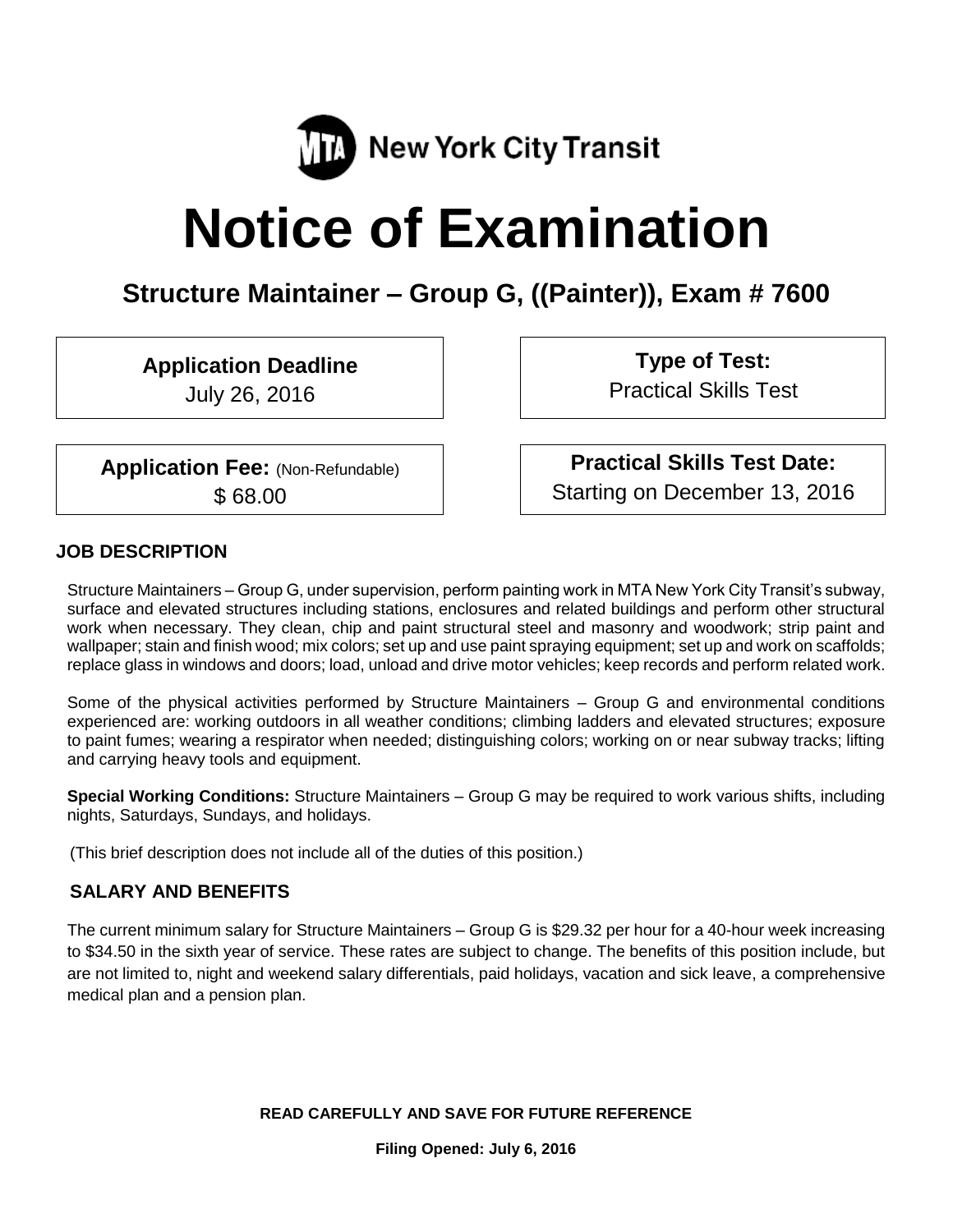# **HOW TO QUALIFY**

**Experience Requirements:** By the last day of the application period, you must have:

Two years of satisfactory full-time experience as a journey-level (i.e., a fully trained, knowledgeable, experienced, proficient and competent) painter. For the above journey-level experience to be credited, it must **have been preceded** by at least two years of full-time satisfactory experience performing work described in the job description above as a painter's helper, apprentice or trainee.

**The following types of experience are not acceptable:** automobile spray painter, janitor, custodian or superintendent of apartment buildings; and laborer.

You may be given the test before we review your qualifications. You are responsible for determining whether you meet the qualification requirements for this examination prior to submitting your *Application*. If you are marked "Not Qualified," your application fee will **not** be refunded and you will **not** receive a score.

# **REQUIREMENTS TO BE APPOINTED**

**Driver License Requirement:** At the time of appointment, you must possess a Motor Vehicle Driver License valid in the State of New York with no disqualifying restrictions that would preclude the performance of the duties of this title. If you have serious moving violations, a license suspension or an accident record, you may be disqualified. This license must be maintained for the duration of your employment in the title.

**Drug Screening Requirement:** You must pass a drug screening in order to be appointed.

**Residency:** New York City residency is not required for this position.

**English Requirement:** You must be able to understand and be understood in English.

**Proof of Identity:** Under the Immigration Reform and Control Act of 1986, you must be able to prove your identity and your right to obtain employment in the United States prior to employment with MTA New York City Transit.

# **HOW TO OBTAIN AN APPLICATION**

During the application period, you may obtain an *Application* for this examination online at <http://mta.info/nyct/hr/appexam.htm> or in person at the MTA New York City Transit Exam Information Center as indicated below.

**MTA New York City Transit Exam Information Center**: Open Monday through Friday, from 9 AM to 3 PM, in the lobby at 180 Livingston Street, Brooklyn, New York. Directions: take the A, C, F or R trains to the Jay Street-Metro Tech Station, or the 2 or the 3 train to the Hoyt Street Station.

# **REQUIRED FORMS**

- 1. **Application:** Make sure that you follow all instructions included with your *Application*, including payment of fee. **Save a copy of the instructions for future reference.**
- 2. **Education and Experience Test Paper:** Write your social security number in the box at the top of the cover page, and the examination title and number in the box provided. This form must be filled out completely and in detail for you to receive your proper rating. Keep a copy of your completed Education and Experience Test Paper for your records.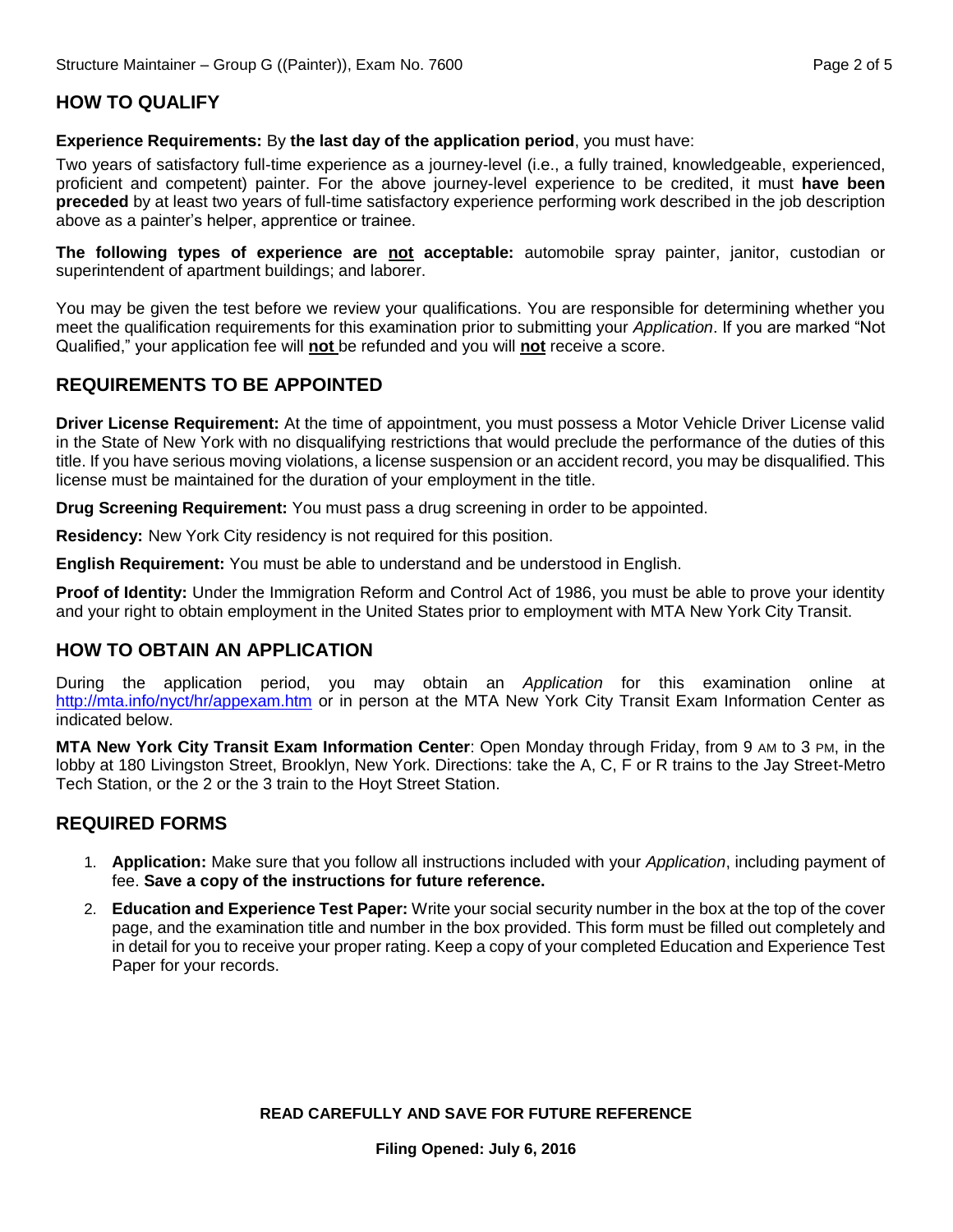# **HOW TO SUBMIT AN APPLICATION AND PAY THE APPLICATION FEE**

If you believe you meet the requirements in the "How to Qualify" section, **you must apply by mail**. MTA New York City Transit will not accept applications in person.

#### **Applications by Mail must:**

- 1. Include all of the required forms, as indicated in the "Required Forms" section above.
- 2. Be postmarked by the last day of the application period.
- 3. Be mailed to the address in the "Correspondence Section" of this notice.
- 4. Include the appropriate fee in the form of a money order.

#### **The Money Order (Postal Money Order Preferred) must:**

- 1. Be made payable to MTA New York City Transit.
- 2. Be valid for one year.
- 3. Have the following information written on it: your name, home address, the last four digits of your social security number, and the exam title and exam number.

Save your money order receipt for future reference and proof of filing an *Application*.

#### **Cash and personal checks will not be accepted**.

**Application Fee:** This fee is generally not refundable. Under special circumstances, you may be entitled to a refund. You should refer to the Department of Citywide Administrative Services (DCAS) Exam Regulations to determine if you are entitled to a refund prior to requesting a refund. You can refer to the bottom of the last page of this Notice of Examination for instructions on how to obtain a copy of the DCAS Exam Regulations.

#### **HOW TO SUBMIT AN APPLICATION WHEN REQUESTING A FEE WAIVER**

Applicants who wish to request a Fee Waiver must obtain an *Application* in person at the MTA New York City Transit Exam Information Center as indicated below and must submit the *Application* and required forms by mail to the address in the Correspondence section below **by the last day of the application period.**

MTA New York City Transit will not accept applications in person. Additional information on requesting an application fee waiver is available with the *Application.* 

# **ADMISSION LETTER/ NOT QUALIFIED LETTER**

An Admission Letter/ Not Qualified Letter will be mailed to you about 10 days before the first date of the practical skills test. If you are qualified and do not receive an Admission Letter at least 4 days before the first date of the practical skills test, you may obtain a duplicate letter at the MTA New York City Transit Exam Information Center (as indicated above). A paper copy of the Admission Letter is your ticket for admission to the test.

#### **THE TEST**

You will be given a competitive practical skills test. A score of at least 70% is required to pass this test. Your score on this test will be used to determine your place on an eligible list. The practical skills test may include tasks related to preparing surfaces for paint application and painting surfaces; selection and use of tools and materials of the trade; safe and proper work practices related to general painting and glazing; basic arithmetic calculations related to the painting trade; and other related areas.

Veterans' or Disabled Veterans' Credit will be granted only to eligible passing candidates who request that such credit be applied. Veterans' or Disabled Veterans' Credit should be requested at the time of application, but **must** be requested before the date the eligible list is established. Claims for Veterans' or Disabled Veterans' Credit cannot be made once the eligible list is established.

#### **READ CAREFULLY AND SAVE FOR FUTURE REFERENCE**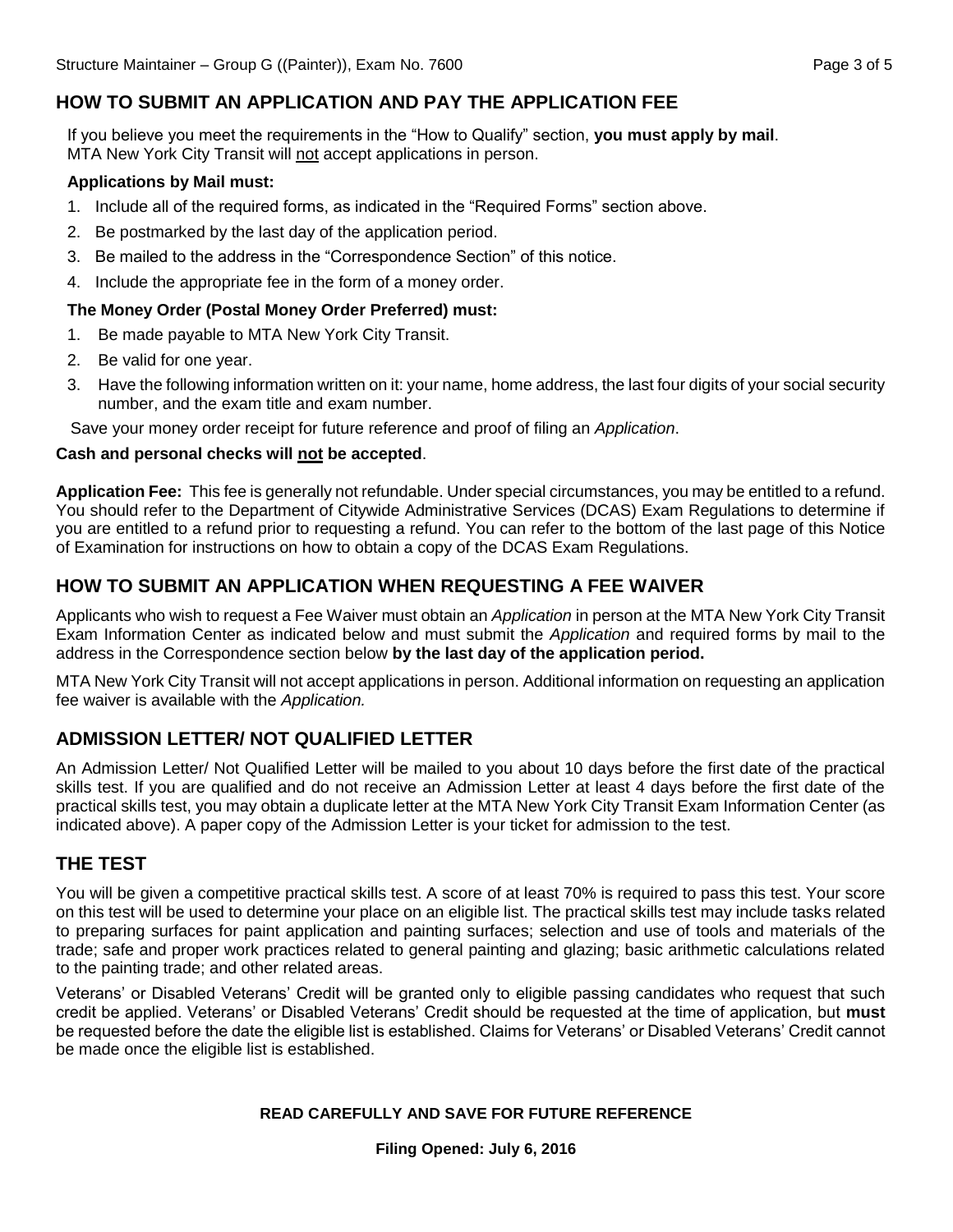# **TEST ADMINISTRATION GUIDELINES**

**Warning:** You are not permitted to enter the test site with cellular phones, beepers, pagers, cameras, portable media players, or other electronic devices. Calculators are **not** permitted. Electronic devices with an alphabetic keyboard or with word processing or data recording capabilities such as planners, organizers, etc. are prohibited. If you use any of these devices in the building at any time before, during or after the test, you may not receive your test results, your test score may be nullified, and your application fee will not be refunded.

You may not have any other person, including children, present with you while you are being processed for or taking the test and no one may wait inside the test site while you are taking the test.

**Leaving:** You must leave the test site once you finish the test. If you leave the test site after being fingerprinted but before finishing the test, you will not be permitted to re-enter. If you disregard this instruction and re-enter the test site, you may not receive your test results, your test score may be nullified, and your application fee will not be refunded.

**Required Identification:** You are required to bring one (1) form of valid (non-expired) signature and photo bearing identification to the test site. The name that was used to apply for the exam must match the first and last name on the photo ID. A list of acceptable identification documents is provided below. If you do not have an acceptable ID, you may be denied testing. Acceptable forms of identification (bring one) are as follows: State issued driver's license, State issued identification card, US Government issued Passport, US Government issued Military Identification Card, US Government issued Alien Registration Card, Employer ID with photo, or Student ID with photo.

#### **THE TEST RESULTS**

If you meet the qualifying experience requirements and pass the competitive practical skills test, your name will be placed in final score order on an eligible list and you will be given a list number. You will be notified by mail of your test results. You will be considered for appointment when your name is reached on the eligible list.

#### **SPECIAL ARRANGEMENTS**

**Special Test Accommodations:** If you plan to request special testing accommodations due to disability or an alternate test date due to your religious belief, follow the instructions included with your *Application* and mail your request to the address found in the "Correspondence Section" below no later than 30 days prior to the scheduled test date.

**Make-Up Test:** You may apply for a make-up test if you cannot take the test on the scheduled test date for any of the following reasons:

- 1. Compulsory attendance before a public body;
- 2. On-the-job injury or illness caused by municipal employment where you are an officer or employee of the City:
- 3. Absence from the test within one week following the death of a spouse, domestic partner, parent, sibling, child or child of a domestic partner where you are an officer or employee of the City;
- 4. Absence due to ordered military duty;
- 5. A clear error for which MTA New York City Transit is responsible; or
- 6. A temporary disability, pregnancy-related, or child-birth-related condition preventing you from taking the test.

To request a make-up test, mail your request with your documentation of special circumstances to the address found in the "Correspondence" section below within 60 days of your scheduled test date or within 90 days following termination of your military duty.

#### **READ CAREFULLY AND SAVE FOR FUTURE REFERENCE**